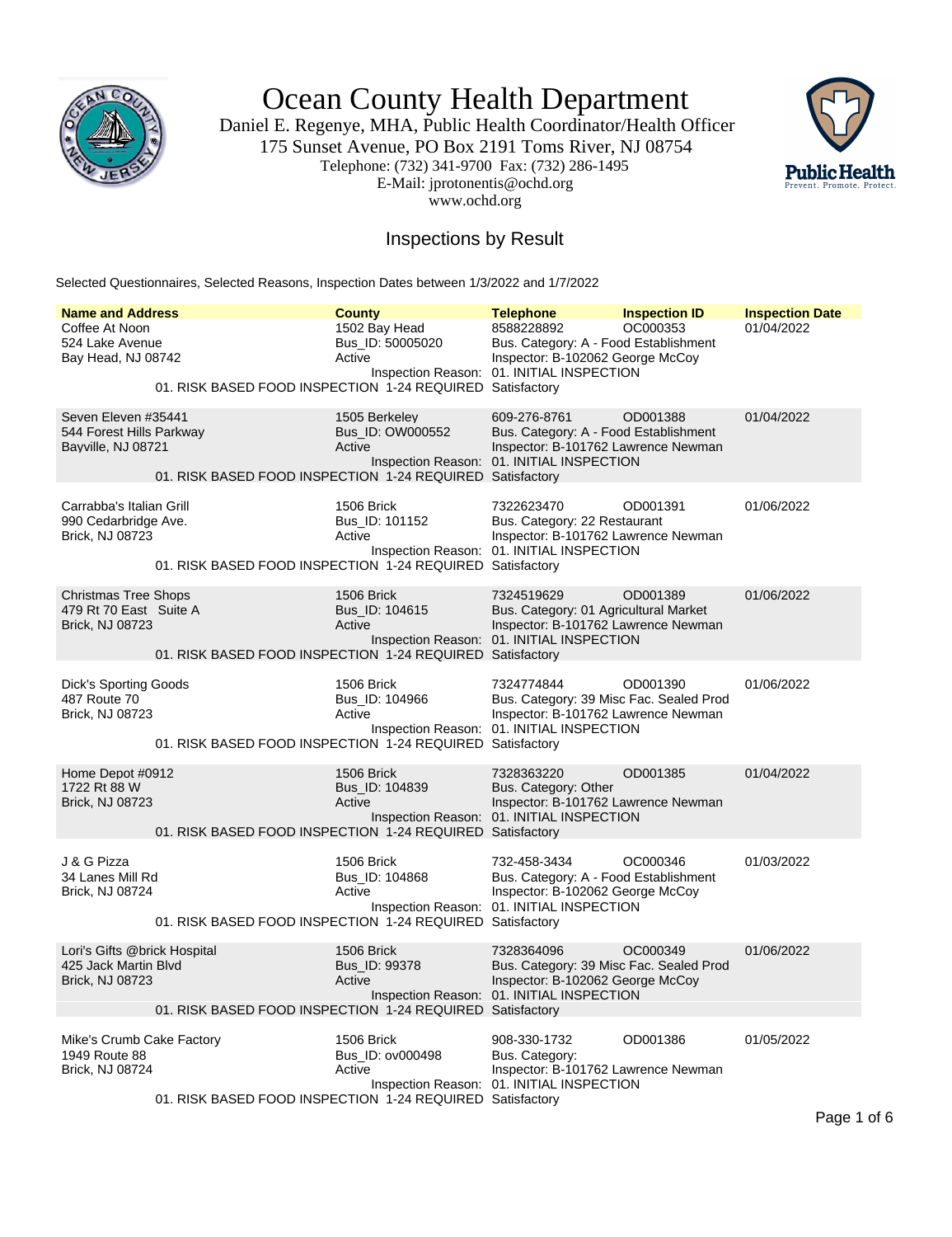| <b>Name and Address</b>                                                                     |                                                                                                                    | <b>County</b>                                 | <b>Telephone</b>                                                                                                                         | <b>Inspection ID</b> | <b>Inspection Date</b> |
|---------------------------------------------------------------------------------------------|--------------------------------------------------------------------------------------------------------------------|-----------------------------------------------|------------------------------------------------------------------------------------------------------------------------------------------|----------------------|------------------------|
| Seven-Eleven # 35894<br>375 Brick Blvd<br><b>Brick, NJ 08723</b>                            | 01. RISK BASED FOOD INSPECTION 1-24 REQUIRED Satisfactory                                                          | 1506 Brick<br>Bus_ID: 105812<br>Active        | 7324771840<br>Bus. Category: 70 Conv. Store - Retail<br>Inspector: B-101762 Lawrence Newman<br>Inspection Reason: 01. INITIAL INSPECTION | OD001387             | 01/04/2022             |
| Speedway #3450<br>1672 Route 88<br><b>Brick, NJ 08723</b>                                   | 01. RISK BASED FOOD INSPECTION 1-24 REQUIRED Satisfactory                                                          | 1506 Brick<br>Bus_ID: 50003717<br>Active      | 5163992121<br>Bus. Category: 70 Conv. Store - Retail<br>Inspector: B-101762 Lawrence Newman<br>Inspection Reason: 01. INITIAL INSPECTION | OD001384             | 01/03/2022             |
| 1049 Burnt Tavern Rd<br>Brick, NJ 08724                                                     | <b>Willow Springs Rehabilitation &amp; Healthcare</b><br>01. RISK BASED FOOD INSPECTION 1-24 REQUIRED Satisfactory | 1506 Brick<br>Bus_ID: 6000066<br>Active       | 732-840-3700<br>Bus. Category: A - Food Establishment<br>Inspector: B-102432 Karl Stine<br>Inspection Reason: 01. INITIAL INSPECTION     | OK001760             | 01/05/2022             |
| 1580 Lakewood Road<br>Toms River, NJ 08755                                                  | Azteca Mexican Restaurant & Bakery<br>01. RISK BASED FOOD INSPECTION 1-24 REQUIRED Satisfactory                    | 1507 Toms River<br>Bus ID: OV000513<br>Active | 732-995-7522<br>Bus. Category: A - Food Establishment<br>Inspector: B-101909 Dwight Gerdes<br>Inspection Reason: 01. INITIAL INSPECTION  | OQ000552             | 01/03/2022             |
| <b>BJ's Wholesale Club</b><br>941 Rt 37 West<br>Toms River, NJ 08755                        | 01. RISK BASED FOOD INSPECTION 1-24 REQUIRED Satisfactory                                                          | 1507 Toms River<br>Bus_ID: 101495<br>Active   | 7327360532<br>Bus. Category: A - Food Establishment<br>Inspector: B-101909 Dwight Gerdes<br>Inspection Reason: 01. INITIAL INSPECTION    | OQ000564             | 01/06/2022             |
| Boston Market #0677<br>141 Route 37 East<br>Toms River, NJ 08753                            | 01. RISK BASED FOOD INSPECTION 1-24 REQUIRED Satisfactory                                                          | 1507 Toms River<br>Bus_ID: 100902<br>Active   | 7329148900<br>Bus. Category: 22 Restaurant<br>Inspector: B-101748 Clyde Flanegan<br>Inspection Reason: 01. INITIAL INSPECTION            | OE001778             | 01/07/2022             |
| El Poblano Deli & Grocery<br>1241 Lakewood Rd<br>Toms River, NJ 08755                       | 01. RISK BASED FOOD INSPECTION 1-24 REQUIRED Conditionally Satisfactory                                            | 1507 Toms River<br>Bus_ID: 50003161<br>Active | 7327490751<br>Bus. Category: 22 Restaurant<br>Inspector: B-101909 Dwight Gerdes<br>Inspection Reason: 01. INITIAL INSPECTION             | OQ000556             | 01/03/2022             |
| 222 Rt. 37 E<br>Toms River, NJ 08753                                                        | Kentucky Fried Chicken #D185004<br>01. RISK BASED FOOD INSPECTION 1-24 REQUIRED Conditionally Satisfactory         | 1507 Toms River<br>Bus_ID: 99965<br>Active    | 7322442020<br>Bus. Category: 81 Fast Food Restaurant<br>Inspector: B-101909 Dwight Gerdes<br>Inspection Reason: 01. INITIAL INSPECTION   | OQ000563             | 01/06/2022             |
| <b>Ollie's Bargain Outlet</b><br>1256 Indian Head Road<br>Unit $#3$<br>Toms River, NJ 08755 | 01. RISK BASED FOOD INSPECTION 1-24 REQUIRED Satisfactory                                                          | 1507 Toms River<br>Bus ID: OV000337<br>Active | 848-251-2203<br>Bus. Category: A - Food Establishment<br>Inspector: B-101748 Clyde Flanegan<br>Inspection Reason: 01. INITIAL INSPECTION | OE001774             | 01/06/2022             |
| <b>Pleasant Plains Exxon</b><br>2096 Lakewood Rd.<br>Toms River, NJ 08755                   | 01. RISK BASED FOOD INSPECTION 1-24 REQUIRED Satisfactory                                                          | 1507 Toms River<br>Bus_ID: 100647<br>Active   | 7322441200<br>Bus. Category: 70 Conv. Store - Retail<br>Inspector: B-101909 Dwight Gerdes<br>Inspection Reason: 01. INITIAL INSPECTION   | OQ000566             | 01/06/2022             |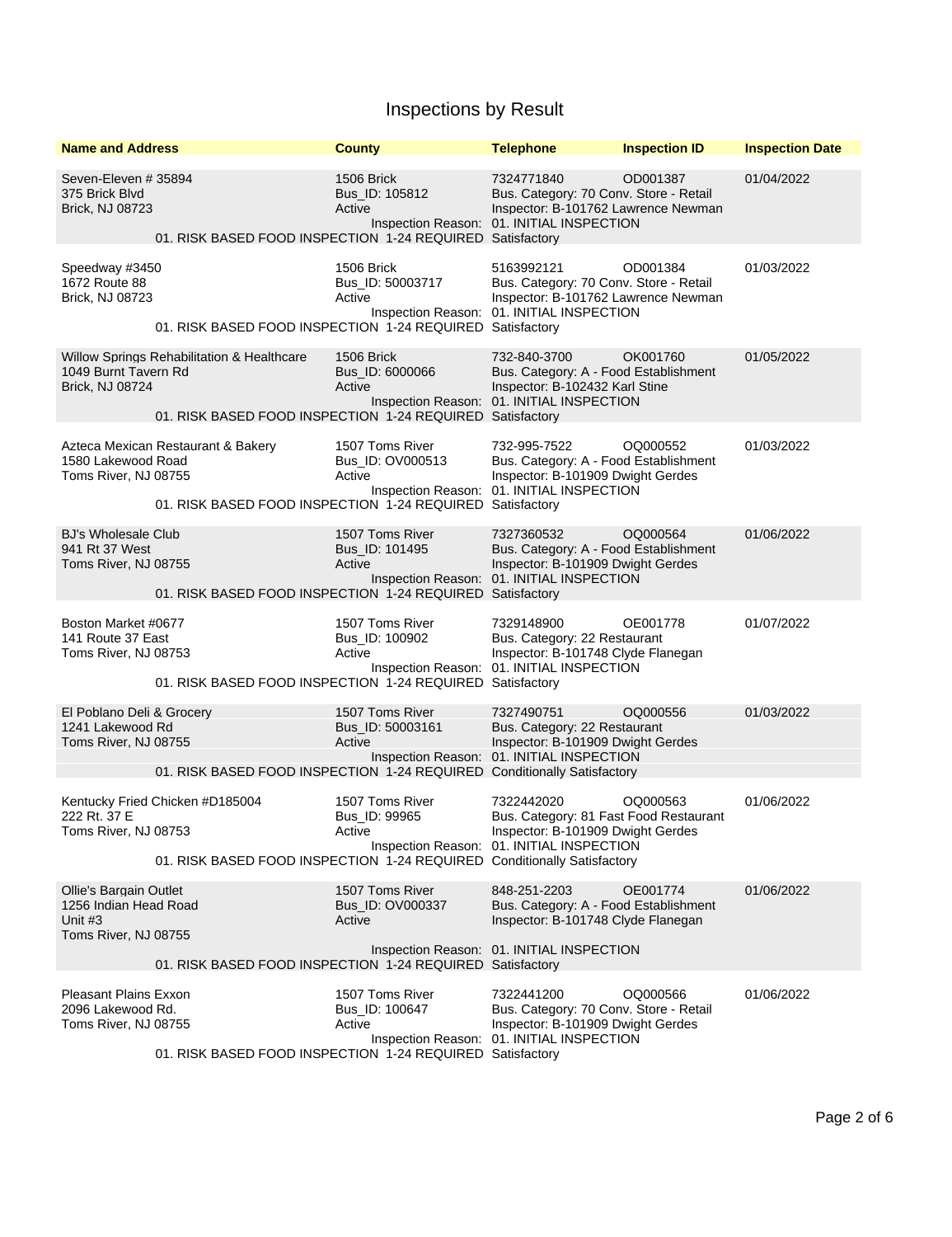| <b>Name and Address</b><br><b>Shore Convenience</b><br>1201 Hooper Avenue<br>Unit K 99<br>Toms River, NJ 08753 |                                                                                                                     | <b>County</b><br>1507 Toms River<br>Bus ID: OU002009<br>Active | <b>Telephone</b><br>732-904-8379<br>Bus. Category: A - Food Establishment<br>Inspector: B-101909 Dwight Gerdes                            | <b>Inspection ID</b><br>OQ000561 | <b>Inspection Date</b><br>01/05/2022 |
|----------------------------------------------------------------------------------------------------------------|---------------------------------------------------------------------------------------------------------------------|----------------------------------------------------------------|-------------------------------------------------------------------------------------------------------------------------------------------|----------------------------------|--------------------------------------|
|                                                                                                                | 01. RISK BASED FOOD INSPECTION 1-24 REQUIRED Satisfactory                                                           |                                                                | Inspection Reason: 01. INITIAL INSPECTION                                                                                                 |                                  |                                      |
| Taco Bell # 28982<br>908 Route 37 West<br>Toms River, NJ 08753                                                 | 01. RISK BASED FOOD INSPECTION 1-24 REQUIRED Satisfactory                                                           | 1507 Toms River<br>Bus_ID: 100873<br>Active                    | 732-349-7700<br>Bus. Category: 81 Fast Food Restaurant<br>Inspector: B-101748 Clyde Flanegan<br>Inspection Reason: 01. INITIAL INSPECTION | OE001772                         | 01/03/2022                           |
| 955 Hooper Avenue<br>(within Howard Johnsons)<br>Toms River, NJ 08753                                          | The Grove Restaurant & Christopher's Pub<br>01. RISK BASED FOOD INSPECTION 1-24 REQUIRED Conditionally Satisfactory | 1507 Toms River<br>Bus_ID: 99968<br>Active                     | 732-244-1000<br>Bus. Category: A - Food Establishment<br>Inspector: B-101748 Clyde Flanegan<br>Inspection Reason: 01. INITIAL INSPECTION  | OE001779                         | 01/07/2022                           |
| The Serenity Cafe<br>2008 Route 37 E<br>Toms River, NJ 08753                                                   | 01. RISK BASED FOOD INSPECTION 1-24 REQUIRED Satisfactory                                                           | 1507 Toms River<br>Bus_ID: 105113<br>Active                    | 732-270-2088<br>Bus. Category: A - Food Establishment<br>Inspector: B-101748 Clyde Flanegan<br>Inspection Reason: 01. INITIAL INSPECTION  | OE001773                         | 01/05/2022                           |
| 864 Route 37 West<br>Suite #16<br>Toms River, NJ 08753                                                         | The Starting Point Daycare & Preschool<br>01. RISK BASED FOOD INSPECTION 1-24 REQUIRED Satisfactory                 | 1507 Toms River<br>Bus_ID: 104143<br>Inactive                  | 732-341-3177<br>Bus. Category: A - Food Establishment<br>Inspector: B-101748 Clyde Flanegan<br>Inspection Reason: 01. INITIAL INSPECTION  | OE001776                         | 01/06/2022                           |
| Tio Juan's Margaritas<br>270 Route 37 East<br>Toms River, NJ 08753                                             | 01. RISK BASED FOOD INSPECTION 1-24 REQUIRED Satisfactory                                                           | 1507 Toms River<br>Bus_ID: 50004296<br>Active                  | 732-505-1400<br>Bus. Category: A - Food Establishment<br>Inspector: B-101909 Dwight Gerdes<br>Inspection Reason: 01. INITIAL INSPECTION   | OQ000565                         | 01/06/2022                           |
| Town & Country Diner<br>660 Route 37 West<br>Toms River, NJ 08753                                              | 01. RISK BASED FOOD INSPECTION 1-24 REQUIRED Satisfactory                                                           | 1507 Toms River<br>Bus_ID: 100024<br>Active                    | 732-569-3910<br>Bus. Category: A - Food Establishment<br>Inspector: B-101748 Clyde Flanegan<br>Inspection Reason: 01. INITIAL INSPECTION  | OE001771                         | 01/03/2022                           |
| Uncle Dood's Donuts<br>4 Robbins Street<br>Toms River, NJ 08753                                                | 01. RISK BASED FOOD INSPECTION 1-24 REQUIRED Satisfactory                                                           | 1507 Toms River<br>Bus_ID: 12000002<br>Active                  | 609-462-3517<br>Bus. Category: A - Food Establishment<br>Inspector: B-101748 Clyde Flanegan<br>Inspection Reason: 01. INITIAL INSPECTION  | OE001775                         | 01/06/2022                           |
| Buy Rite of Jackson<br>10 S Hope Chapel Rd<br>Jackson, NJ 08527                                                | 01. RISK BASED FOOD INSPECTION 1-24 REQUIRED Satisfactory                                                           | 1511 Jackson<br>Bus_ID: 102832<br>Active                       | 7323649100<br>Bus. Category: 72 Liquor Store<br>Inspector: B-101718 Salli Wickel<br>Inspection Reason: 01. INITIAL INSPECTION             | OF001401                         | 01/07/2022                           |
| Little Cuties<br>2095 West County Line Road<br>Jackson, NJ 08527                                               | 01. RISK BASED FOOD INSPECTION 1-24 REQUIRED Satisfactory                                                           | 1511 Jackson<br>Bus ID: OW001246<br>Active                     | 732 569 291<br>Bus. Category: B - Food School<br>Inspector: B-101718 Salli Wickel<br>Inspection Reason: 01. INITIAL INSPECTION            | OF001393                         | 01/03/2022                           |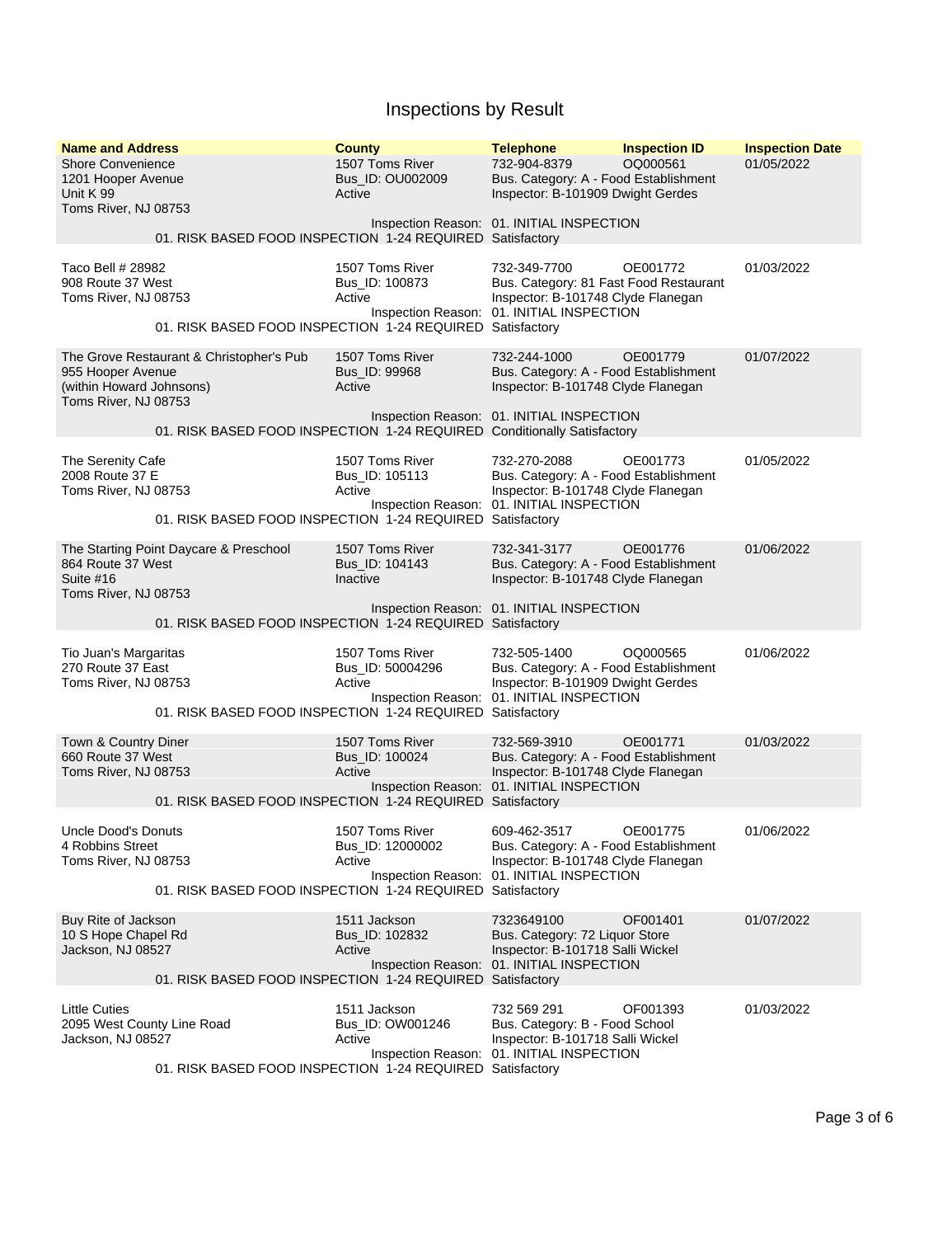| <b>Name and Address</b><br><b>Little Cuties North</b><br>2156 West County Line Road<br>Jackson, NJ 08527 | 01. RISK BASED FOOD INSPECTION 1-24 REQUIRED Satisfactory                                        | <b>County</b><br>1511 Jackson<br>Bus_ID: OW001360<br>Active | <b>Telephone</b><br>732 230 4401<br>Bus. Category: B - Food School<br>Inspector: B-101718 Salli Wickel<br>Inspection Reason: 01. INITIAL INSPECTION | <b>Inspection ID</b><br>OF001395 | <b>Inspection Date</b><br>01/03/2022 |
|----------------------------------------------------------------------------------------------------------|--------------------------------------------------------------------------------------------------|-------------------------------------------------------------|-----------------------------------------------------------------------------------------------------------------------------------------------------|----------------------------------|--------------------------------------|
| The Mug Rack<br>70 West Veterans Hwy<br>Jackson, NJ 08527                                                | 01. RISK BASED FOOD INSPECTION 1-24 REQUIRED Satisfactory                                        | 1511 Jackson<br>Bus_ID: 50001232<br>Active                  | 7323709742<br>Bus. Category: 22 Restaurant<br>Inspector: B-101718 Salli Wickel<br>Inspection Reason: 01. INITIAL INSPECTION                         | OF001400                         | 01/07/2022                           |
| 131 North Main Street<br>Lacey, NJ 08731                                                                 | Forked River Presbyterian Church<br>01. RISK BASED FOOD INSPECTION 1-24 REQUIRED Satisfactory    | 1512 Lacev<br>Bus_ID: 50004891<br>Active                    | 6096935624<br>Bus. Category: A - Food Establishment<br>Inspector: B102138 Susan Hendrix<br>Inspection Reason: 01. INITIAL INSPECTION                | OJ001191                         | 01/05/2022                           |
| 131 North Main Street<br>Lacey, NJ 08731                                                                 | Forked River Presbyterian Church<br>01. RISK BASED FOOD INSPECTION 1-24 REQUIRED Satisfactory    | 1512 Lacey<br>Bus_ID: 50004891<br>Active                    | 6096935624<br>Bus. Category: A - Food Establishment<br>Inspector: B102138 Susan Hendrix<br>Inspection Reason: 01. INITIAL INSPECTION                | OJ001195                         | 01/05/2022                           |
| Lucky 7 Deli Food Store<br>408 Route 70<br>Lakehurst, NJ 08733                                           | 01. RISK BASED FOOD INSPECTION 1-24 REQUIRED Satisfactory                                        | 1513 Lakehurst<br>Bus ID: 105591<br>Active                  | 732-657-3100<br>Bus. Category: A - Food Establishment<br>Inspector: B-101909 Dwight Gerdes<br>Inspection Reason: 01. INITIAL INSPECTION             | OQ000570                         | 01/07/2022                           |
| Three B's Bar & Bistro<br>314 Route 70<br>Lakehurst, NJ 08733                                            | 01. RISK BASED FOOD INSPECTION 1-24 REQUIRED Conditionally Satisfactory                          | 1513 Lakehurst<br>Bus_ID: 104847<br>Active                  | 732-657-4113<br>Bus. Category: A - Food Establishment<br>Inspector: B-101909 Dwight Gerdes<br>Inspection Reason: 01. INITIAL INSPECTION             | OQ000573                         | 01/07/2022                           |
| Poppers Plus<br>1660 Lexington Avenue<br>Lakewood, NJ 08701                                              | 01. RISK BASED FOOD INSPECTION 1-24 REQUIRED Satisfactory                                        | 1514 Lakewood<br>Bus_ID: OW001342<br>Active                 | 732 833 3711<br>Bus. Category: A - Food Establishment<br>Inspector: B-102432 Karl Stine<br>Inspection Reason: 01. INITIAL INSPECTION                | OK001761                         | 01/07/2022                           |
| Circle K # 2655766<br>2001 Ridgeway Road<br>Manchester, NJ 08757                                         | 01. RISK BASED FOOD INSPECTION 1-24 REQUIRED Satisfactory                                        | 1518 Manchester<br>Bus_ID: 12000022<br>Active               | 732-569-6519<br>Bus. Category: A - Food Establishment<br>Inspector: B-101909 Dwight Gerdes<br>Inspection Reason: 01. INITIAL INSPECTION             | OQ000555                         | 01/03/2022                           |
| 3875 Ridgeway Road<br>Manchester, NJ 08759                                                               | Ridgeway Wine Centers Of New Jersey<br>01. RISK BASED FOOD INSPECTION 1-24 REQUIRED Satisfactory | 1518 Manchester<br>Bus_ID: 100164<br>Active                 | 732-657-7521<br>Bus. Category: A - Food Establishment<br>Inspector: B-101909 Dwight Gerdes<br>Inspection Reason: 01. INITIAL INSPECTION             | OQ000554                         | 01/03/2022                           |
| Rite Aid Pharmacy # 10517<br>86b Lacey Road<br>Manchester, NJ 08759                                      | 01. RISK BASED FOOD INSPECTION 1-24 REQUIRED Satisfactory                                        | 1518 Manchester<br>Bus_ID: 99568<br>Active                  | 732-716-0342<br>Bus. Category: 74 Retail Pharmacy<br>Inspector: B-101909 Dwight Gerdes<br>Inspection Reason: 01. INITIAL INSPECTION                 | OQ000553                         | 01/03/2022                           |
| <b>Whiting Food Pantry</b><br>36 Lacey Road<br>Whiting, NJ 08759                                         |                                                                                                  | 1518 Manchester<br>Bus_ID: 50003844<br>Active               | 732-350-0232<br>Bus. Category: A - Food Establishment<br>Inspector: B-101909 Dwight Gerdes<br>Inspection Reason: 01. INITIAL INSPECTION             | OQ000572                         | 01/07/2022                           |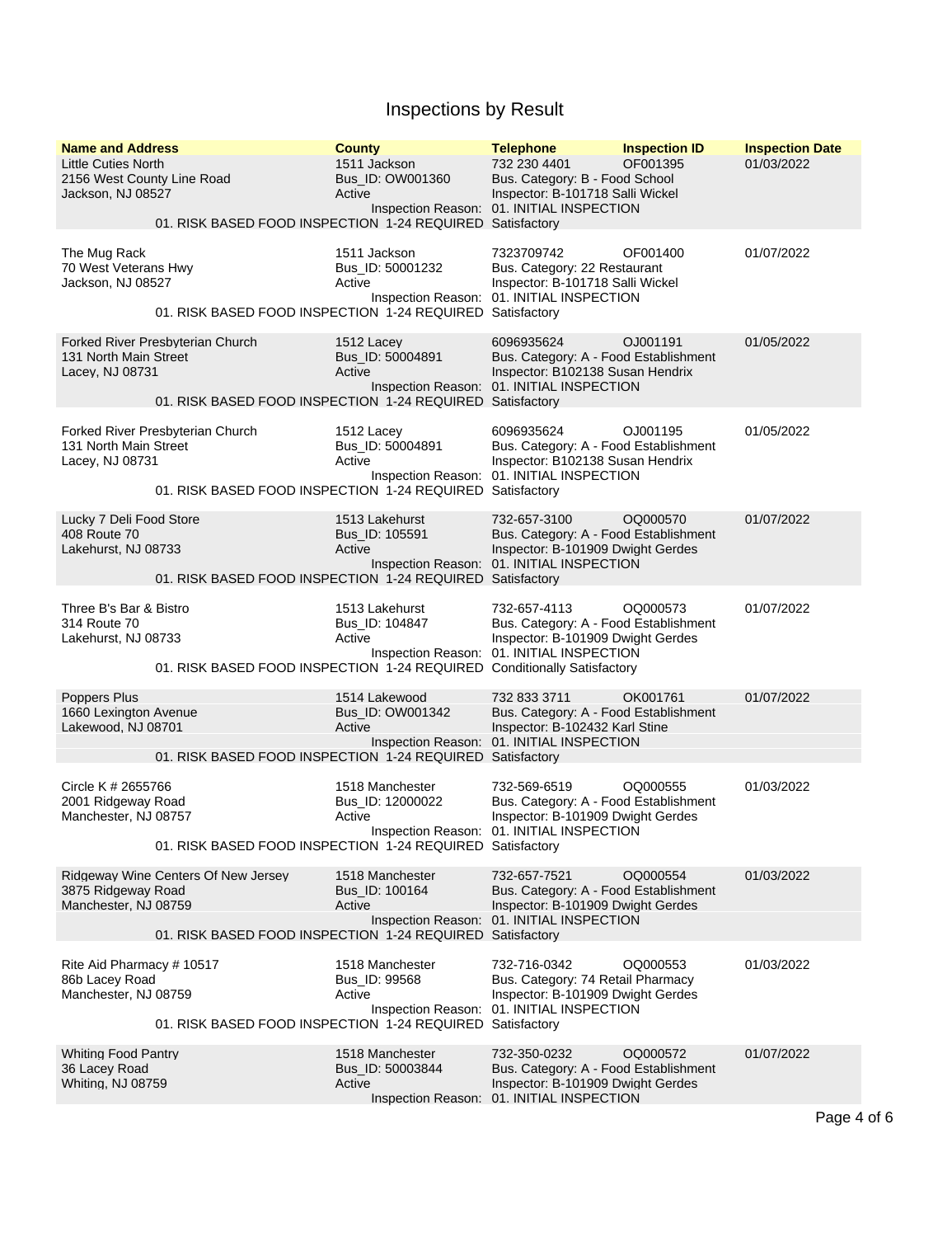| <b>Name and Address</b><br>01. RISK BASED FOOD INSPECTION 1-24 REQUIRED Satisfactory                                                                 | <b>County</b>                                         | <b>Telephone</b>                                                                                                                       | <b>Inspection ID</b> | <b>Inspection Date</b> |
|------------------------------------------------------------------------------------------------------------------------------------------------------|-------------------------------------------------------|----------------------------------------------------------------------------------------------------------------------------------------|----------------------|------------------------|
| Seven-Eleven #11024c<br>226 Rt 9<br>Pine Beach, NJ 08741<br>01. RISK BASED FOOD INSPECTION 1-24 REQUIRED Satisfactory                                | 1522 Pine Beach<br>Bus_ID: 99658<br>Active            | 7322448070<br>Bus. Category: A - Food Establishment<br>Inspector: B102138 Susan Hendrix<br>Inspection Reason: 01. INITIAL INSPECTION   | OJ001192             | 01/06/2022             |
| All Star Bagel By Dave<br>1629 Bay Avenue<br>Point Pleasant Boro, NJ 08742<br>01. RISK BASED FOOD INSPECTION 1-24 REQUIRED Satisfactory              | 1524 Point Pleasant<br>Bus_ID: 0u001596<br>Active     | Bus. Category: 10 Delicatessen<br>Inspector: B-102062 George McCoy<br>Inspection Reason: 01. INITIAL INSPECTION                        | OC000345             | 01/03/2022             |
| All Star Bagel By Dave<br>1629 Bay Avenue<br>Point Pleasant Boro, NJ 08742<br>01. RISK BASED FOOD INSPECTION 1-24 REQUIRED Satisfactory              | 1524 Point Pleasant<br>Bus_ID: 0u001596<br>Active     | Bus. Category: 10 Delicatessen<br>Inspector: B-102062 George McCoy<br>Inspection Reason: 01. INITIAL INSPECTION                        | OC000359             | 01/03/2022             |
| Bro On The Go. Inc.<br>3245 Route 88<br>Point Pleasant boro, NJ 08742<br>01. RISK BASED FOOD INSPECTION 1-24 REQUIRED Satisfactory                   | 1524 Point Pleasant<br>Bus_ID: ov000499<br>Active     | 732-570-5694<br>Bus. Category: A - Food Establishment<br>Inspector: B-102062 George McCoy<br>Inspection Reason: 01. INITIAL INSPECTION | OC000344             | 01/03/2022             |
| Domino's Pizza #4595<br>2600 Bridge Ave<br>Point Pleasant, NJ 08742<br>01. RISK BASED FOOD INSPECTION 1-24 REQUIRED Satisfactory                     | 1524 Point Pleasant<br>Bus_ID: 100331<br>Active       | 7328992400<br>Bus. Category: 81 Fast Food Restaurant<br>Inspector: B-102062 George McCoy<br>Inspection Reason: 01. INITIAL INSPECTION  | OC000354             | 01/04/2022             |
| Silver Lake Kitchen<br>2600 Bridge Ave.<br>Unit $#2$<br>Point Pleasant, NJ 08742<br>01. RISK BASED FOOD INSPECTION 1-24 REQUIRED Satisfactory        | 1524 Point Pleasant<br>Bus_ID: 100445<br>Active       | 732-899-3530<br>Bus. Category: 22 Restaurant<br>Inspector: B-102062 George McCoy<br>Inspection Reason: 01. INITIAL INSPECTION          | OC000352             | 01/06/2022             |
| <b>Country Farms</b><br>500 Washington Ave<br>Point Pleasant Beach, NJ 08742<br>01. RISK BASED FOOD INSPECTION 1-24 REQUIRED Satisfactory            | 1525 Pt. Pleasant Beach<br>Bus_ID: 101175<br>Active   | 7328922162<br>Bus. Category: 10 Delicatessen<br>Inspector: B-102062 George McCoy<br>Inspection Reason: 01. INITIAL INSPECTION          | OC000350             | 01/06/2022             |
| <b>Health Matters</b><br>519 Arnold Ave<br>Point Pleasant Beach, NJ 08742<br>01. RISK BASED FOOD INSPECTION 1-24 REQUIRED Satisfactory               | 1525 Pt. Pleasant Beach<br>Bus_ID: 101378<br>Active   | 7328993353<br>Bus. Category: 84 Vitamin / Supp. Store<br>Inspector: B-102062 George McCoy<br>Inspection Reason: 01. INITIAL INSPECTION | OC000343             | 01/03/2022             |
| Noble's Smoke Shop<br>504 Arnold Ave<br>Point Pleasant Beach, NJ 08742<br>01. RISK BASED FOOD INSPECTION 1-24 REQUIRED Satisfactory                  | 1525 Pt. Pleasant Beach<br>Bus_ID: 99693<br>Active    | 7328927444<br>Bus. Category: 70 Conv. Store - Retail<br>Inspector: B-102062 George McCoy<br>Inspection Reason: 01. INITIAL INSPECTION  | OC000348             | 01/07/2022             |
| Saint Mary's Emergency Food Project<br>804 Bay Avenue<br>Point Pleasant Beach, NJ 08742<br>01. RISK BASED FOOD INSPECTION 1-24 REQUIRED Satisfactory | 1525 Pt. Pleasant Beach<br>Bus_ID: OU001458<br>Active | 732-892-9254<br>Bus. Category: A - Food Establishment<br>Inspector: B-102062 George McCoy<br>Inspection Reason: 01. INITIAL INSPECTION | OC000351             | 01/06/2022             |